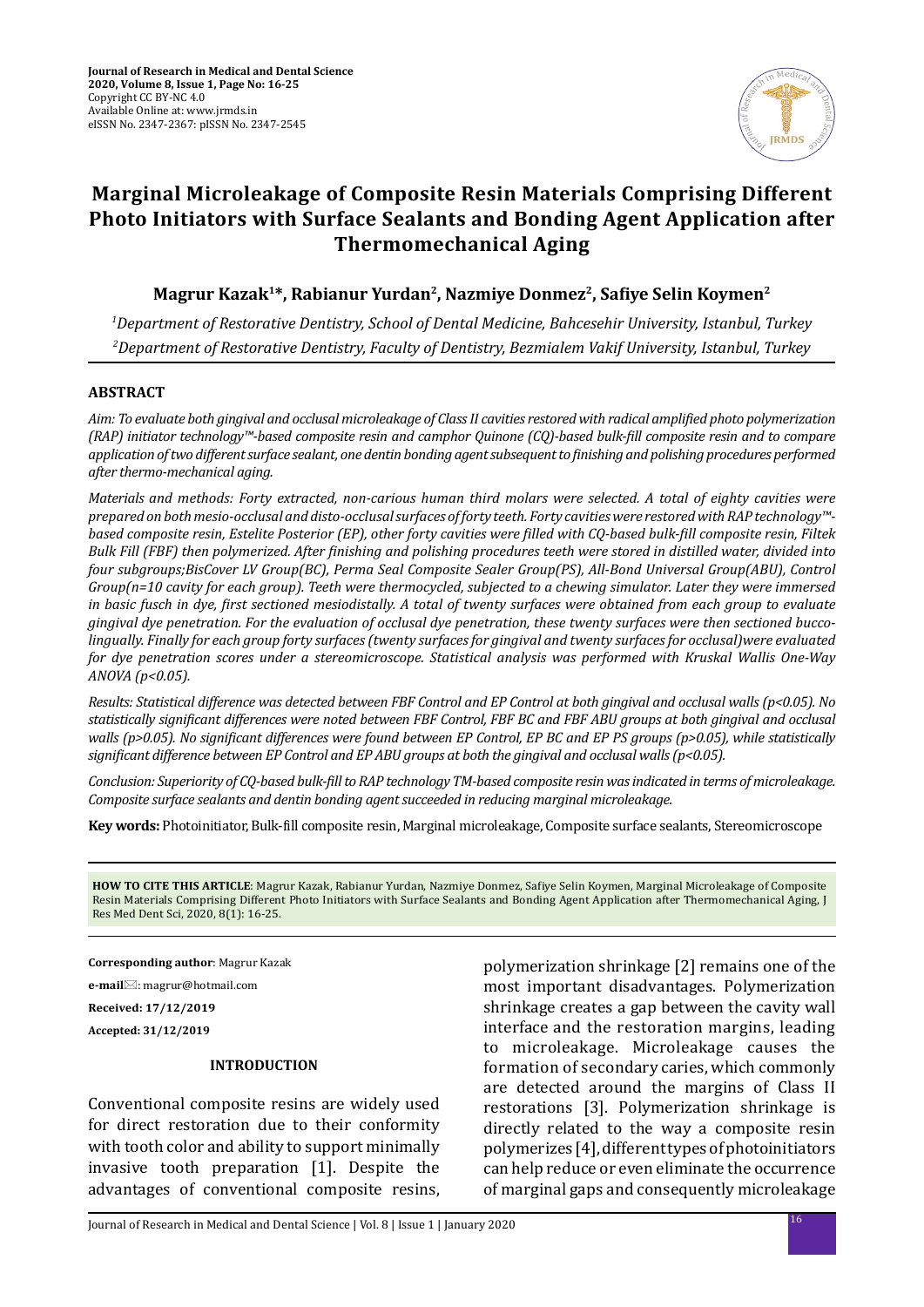[5.6] to improve the quality and stability of the final restoration.

Attempts to decrease microleakage and shorten the working time have resulted in introduction of bulk-fill composite resins. Some reports have claimed that the polymerization kinetics of bulkfill composite materials are better controlled due to an enhanced translucency that allows deeper light penetration with sufficient polymerization [7] and incorporation of a photoactive group in the methacrylate resin of bulk-fill composite material [8]. According to the manufacturers, bulk-fill composites can include placement of bulk with a depth of up to 5 mm depending on the brand without a prolonged polymerization time [9]. The possibility of placement of bulkfill composites up to 5 mm is due to changes in their chemical compositions, which reduce polymerization stresses [10]. Additionally, changing the initiator, such as camphorquinone, lucirin, or Ivocerin, enables placement of a thicker layer, which results in significantly shorter chair time during the restorative procedures [11].

Recently, the patented and innovative 'radical amplified photopolymerization' (RAP) initiator system has been implemented with a composite resin material. The RAP technologyTM offers a reduced curing time compared to that of conventional composite resin and facilitates a longer working time. Therefore, although the incremental technique should be used during application of this composite material, the RAP technology provides advantages for clinicians [12].

To achieve a perfect seal [13] and to reduce marginal leakage [14] around the composite,<br>composite surface sealants (CSSs) are composite surface sealants (CSSs) are recommended. CSSs are characterized by polymerizable materials with low viscosity and high wettability, including unfilled resins and other low-molecular-weight monomers, such as Bis-GMA, UDMA, and TEGDMA [15]. Ramos et al. [16] have shown that marginal rebonding techniques significantly prolong the marginal integrity of the restoration. The mechanism suggests that the microgaps that occur during the finishing and polishing procedures can easily be filled with CSSs due to their high flow rate property, thereby preventing microleakage between the tooth and restoration [16]. In addition to CSSs, commercial adhesive systems (dentin bonding agents) can be used as a surface sealer for rebonding [17].

In the oral environment, teeth are continuously subjected to stress during mastication, swallowing, and parafunctional habits. Therefore, clinical conditions are often simulated *in vitro* by thermal applications using a thermal cycling machine, and mechanical aging is simulated with a chewing simulator [18,19].

Microleakage is considered a major influencing factor for the longevity of restorative materials and is used by clinicians and researchers as a measure to predict the performance of a restorative material. However, little is known about the long-term clinical behavior/effects of CSSs and dentin bonding agents on microleakage of composite restorations. Therefore, this *in vitro* study was designed to evaluate the marginal microleakage of Class II 'slot' cavities restored with a radical amplified photopolymerization (RAP) initiator technology™-based composite resin and a camphorquinone (CQ)-based bulk-fill composite resin and to compare the application of two different surface sealants and one dentin bonding agent, subsequent to the finishing and polishing procedures performed after thermomechanical aging. The first null hypothesis was that restoring cavities with the RAP technology™-based composite resin would result in less marginal microleakage than restoration with the CQbased bulk-fill composite resin. The second null hypothesis was application of CSSs and a dentin bonding agent would effectively prevent/reduce marginal microleakage.

## **MATERIALS AND METHODS**

The materials used in the study are listed (Table 1). Forty extracted, non-carious, unerupted, human third molars without defects and cracks were selected for the present study. The study protocol was approved by the ethics committee of the School of Dentistry, Bezmialem Vakif University (14.05.2018/12/112). The teeth were cleaned of soft tissue and other debris using a periodontal scaling instrument, stored in 0.5% chloramine-T solution at 4°C and used within 1 month. Then, the teeth were randomly divided into 2 groups (n=20).

## **Cavity preparations**

A total of eighty Class II "slot" cavities were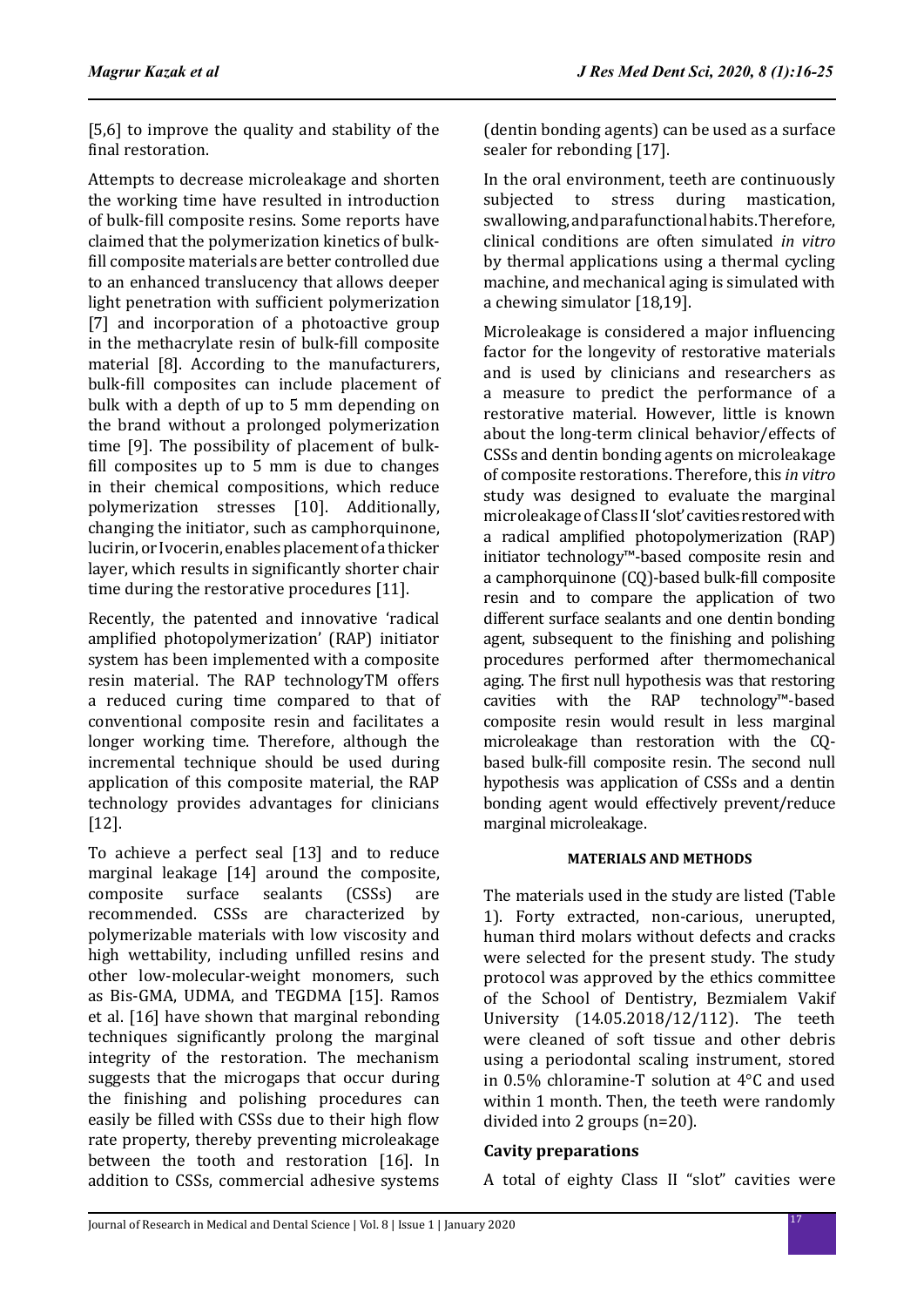| <b>Materials</b>                                                                           | <b>Lot Numbers</b> | <b>Manufacturers</b>                               | Compositions                                                                                                                                                                                                       |  |  |
|--------------------------------------------------------------------------------------------|--------------------|----------------------------------------------------|--------------------------------------------------------------------------------------------------------------------------------------------------------------------------------------------------------------------|--|--|
|                                                                                            |                    | <b>Sealers</b>                                     |                                                                                                                                                                                                                    |  |  |
| PermaSeal (PS) (unfilled methacrylate-<br>based resin)                                     | BDNK6              | Ultradent Products, Inc., South<br>Jordan, UT, USA | Bis-GMA, TEGDMA, DMAEMA                                                                                                                                                                                            |  |  |
| BisCover LV (BC) (low viscosity<br>liquid polish used to seal composite<br>restoration)    | 1700004459         | BISCO Inc., Shamburg, IL, USA                      | Dipentaerythritol Pentaacrylate<br>Ethanol, Camphorquinone                                                                                                                                                         |  |  |
| All-Bond Universal (ABU) (Universal<br>Dental Adhesive)                                    | 1700007282         | BISCO Inc., Shamburg, IL, USA                      | Bis-GMA, MDP, HEMA, Ethanol                                                                                                                                                                                        |  |  |
|                                                                                            |                    | <b>Etching Gel</b>                                 |                                                                                                                                                                                                                    |  |  |
| <b>Etching Gel</b>                                                                         | 784152             | <b>DMG Dental</b><br>Hamburg, Germany              | 37% phosphoric acid                                                                                                                                                                                                |  |  |
|                                                                                            |                    | <b>Adhesive System</b>                             |                                                                                                                                                                                                                    |  |  |
| All-Bond Universal (ABU) (Universal<br>Dental Adhesive)                                    | 1700007282         | BISCO Inc<br>Shamburg, IL, USA                     | Bis-GMA, MDP, HEMA, Ethanol                                                                                                                                                                                        |  |  |
|                                                                                            |                    | <b>Composite Materials</b>                         |                                                                                                                                                                                                                    |  |  |
| <b>Estelite Posterior Composite Resin</b><br>(EP)<br>(packable composite)<br>(A2 Shade)    | W100               | Tokuyama Dental<br>Corporation Inc., Shofu, Japan  | Bis-GMA, TEGDMA, Bis-MPEPP,<br>initiator RAP<br>Silica zirconia filler (mean particle size<br>2 um, particle size range 1-10 um)<br>inorganic filler loading is 84% by<br>weight (70% by volume)                   |  |  |
| Filtek Bulk Fill Posterior Composite<br>Resin (FBF)<br>(bulk-fill composite)<br>(A2 Shade) | 4864A2             | <b>3M ESPE Dental Products</b><br>St Paul, MN, USA | AUDMA, AFM, UDMA,<br>DDDMA, initiator CQ<br>20 nm silica and 4 to 11 nm zirconia<br>filler, a ytterbium trifluoride filler 100<br>nm particles<br>inorganic filler loading is 76.5% by<br>weight (58.4% by volume) |  |  |

DDDMA: 1, 12-dodecane-DMA; CQ: Camphorquinone

prepared on both mesio-occlusal and distoocclusal surfaces of forty tooth. The preparations were made on each tooth with a #801 round and a #837KR round edge cylinder diamond bur (G&Z Instrumente GmbH, Lustenau, Austria) using a high-speed hand-piece with water-cooling. New burs were used for every five preparations. The dimensions of the slot cavity on each tooth were 3 mm width buccolingually and mesiodistally. The gingival margins of all cavities were placed 1 mm above the cemento-enamel junction. The maximum depth of all cavities was 4 mm. The dimensions mentioned above were confirmed with a periodontal probe.

## **Restoration techniques**

After preparations, the cavities were etched with 37% phosphoric acid gel (Etching Gel, DMG Dental, Hamburg, Germany) for 30 seconds on enamel and 15 seconds on dentin tissues. Then, the teeth were rinsed for 20 seconds and gently air-dried to prevent excessive drying of the dentin tissue. Immediately after etching, the adhesive system (All-Bond Universal, BISCO Inc., Shamburg, IL, USA) was applied as two separate coats; then, the cavities were scrubbed with a microbrush for 10-15 seconds per coat, air-dried thoroughly for 10 seconds, and light-cured for 10 sec with a light-emitting diode (LED) lightcuring unit (LCU) (VALO Cordless LED Curing Light, Ultradent Products Inc., South Jordan, UT, USA) (standard power mode: 1000 mW/ cm<sup>2</sup>; multiwavelength LED that produces a highintensity light at 395–480 nm). The groups and subgroups were as follows:

In Group A (n=20), the cavities were restored with a RAP technology™-based composite resin [Estelite Posterior (EP), A2, Tokuyama Dental Corporation Inc., Shofu, Japan] according to the manufacturer's recommendation. Before starting the restorations, an otomatrix was applied to the tooth and tightened with a matched instrument (SuperMat matrix and tightener KerrHawe, Bioggio, Switzerland). Then, the cavities were filled with composite resin materials using an oblique incremental technique (three increments), each with an increment of 2 mm. The first increment was placed on the gingival wall to obtain a contact surface in the inner surface of the matrix band. The second increment was placed on the lingual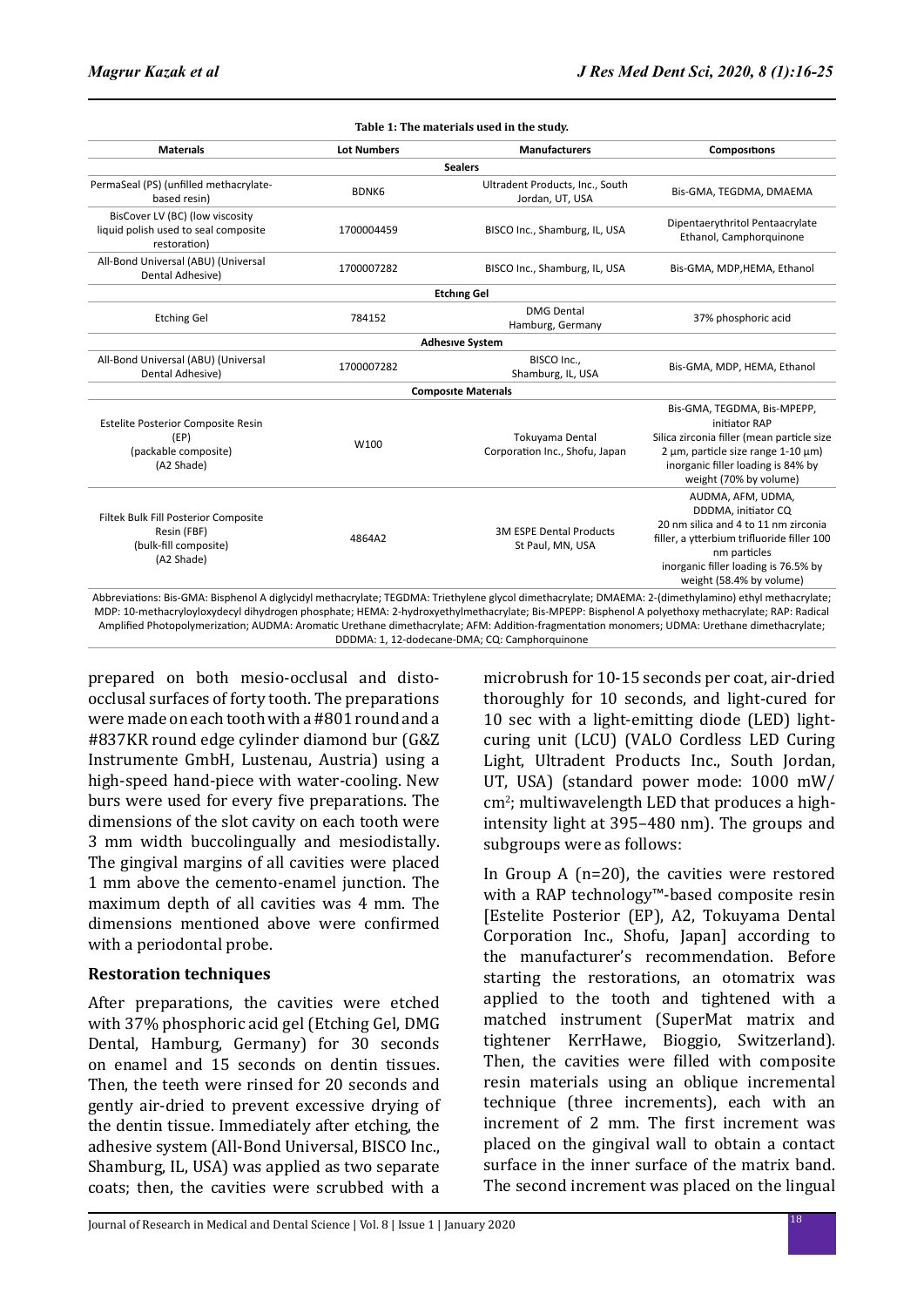wall, and the last increment was placed on the buccal wall. Each increment was light-cured for 10 seconds with the LED LCU.

In Group B (n=20), the cavities were restored using a CQ-based bulk-fill composite resin [Filtek Bulk Fill Posterior Restorative (FBF), A2, 3M-ESPE Dental Products, St. Paul, MN, USA] with a single step and a 4 mm thickness. Before starting the restorations, an otomatrix was applied to the tooth and tightened with a matched instrument (SuperMat matrix and tightener, KerrHawe, Bioggio, Switzerland). The bulk-placed composite material was lightcured with the LED LCU for 10 seconds from the occlusal surface.

After removing the matrixes, each restoration was also light-cured from the vestibule and lingual surfaces to obtain maximum polymerization. As a result, forty cavities were restored with EP, other forty cavities were filled with FBF. In each group, the mesio-occlusal and disto-occlusal cavities were restored with the same composite resin material. Finally, all of the restorations were finished with #368 pointed and #858 needle diamond burs (GZ Instrumente GmbH, Austria), polished with #4001 polishing points (Composite Microfil Polishers, Kenda AG, Liechtenstein) and divided into four subgroups according to the application of the composite surface sealants and dentin bonding agent (n=10 cavity for each group).

**Subgroup 1:** The restoration surfaces were etched with 37% phosphoric acid gel for 15 seconds and then rinsed gently and dried. Following this procedure, BisCover LV (BISCO, Inc., Shamburg, IL, USA) was applied on the restoration surfaces with a microbrush, left for 15 seconds for evaporation and then light-cured for 30 seconds with the LED LCU.

**Subgroup 2:** The restoration surfaces were etched with 37% phosphoric acid gel for 20 seconds and then rinsed and air-dried for 5 seconds. After these applications, PermaSeal Composite Sealer (Ultradent Products, Inc., South Jordan, UT, USA) was applied to the surfaces and light-cured for 20 seconds with the LED LCU.

**Subgroup 3**: The restoration surfaces were etched with 37% phosphoric acid gel for 30 seconds, rinsed, and dried. Then, the dentin bonding agent All-Bond Universal (BISCO Inc., Shamburg, IL, USA) was applied to the surfaces and light-cured 10 seconds with the LED LCU.

**Subgroup 4**: This group was the Control Group. No CSS or dentin bonding agent was applied to the restoration surfaces.

After these procedures, all specimens were stored in distilled water at 37°C for 1 week. Following storage, the teeth were thermocycled in distilled water (10.000 cycles at 5°C and 55°C ± 1°C with a dwell time of 30 seconds and transfer time of 10 seconds) (SD Mechatronik Thermocycler, Germany). The teeth were embedded in acrylic blocks and then subjected to 50,000 cycles in the chewing simulator with a 50 N vertical load at a frequency of 1.7 Hz (SD Mechatronik Chewing Simulator CS-4, Germany) [19]. Subsequent to the thermomechanical aging procedure, the entire surface of each specimen was covered with two coats of nail varnish up to 1 mm in area far from the restoration margins. Then, the teeth were soaked in 0.5% basic fuchsin solution (A.D.R. Group, Mediko Kimya, Turkey, Lot Number: 180305) for 24 hours at 37°C. Next, the teeth were cleaned under tap water to remove excess dye, brushed gently for 1 minute and dried at room temperature. Later, the crowns were removed from the roots using a diamond bur, and teeth were first sectioned mesiodistally using a diamond disc (Mecatome T180 Cutting Machine, Presi, France). A total of twenty surfaces were obtained from each group in order to evaluate the gingival dye penetration. For occlusal dye penetration, these twenty surfaces were then sectioned buccolingually. Finally for each group forty surfaces (twenty surfaces for gingival and twenty surfaces for occlusal) were obtained and evaluated for the dye penetration scores. The occlusal and gingival microleakage dye penetration scores were evaluated under a stereomicroscope with 40x magnification (SMZ 1000, NIKON, Japan). The degree of marginal leakage was evaluated using a standardized scoring system (Table 2, Figures 1 and 2) [20].

## **Statistical analysis**

The microleakage values did not show normal distribution according to Saphiro Wilks test. Therefore, non-parametric test, Kruskal Wallis One-Way ANOVA, was performed among groups for multiple comparisons. The results for all data were analyzed at a significance level of p<0.05 [21].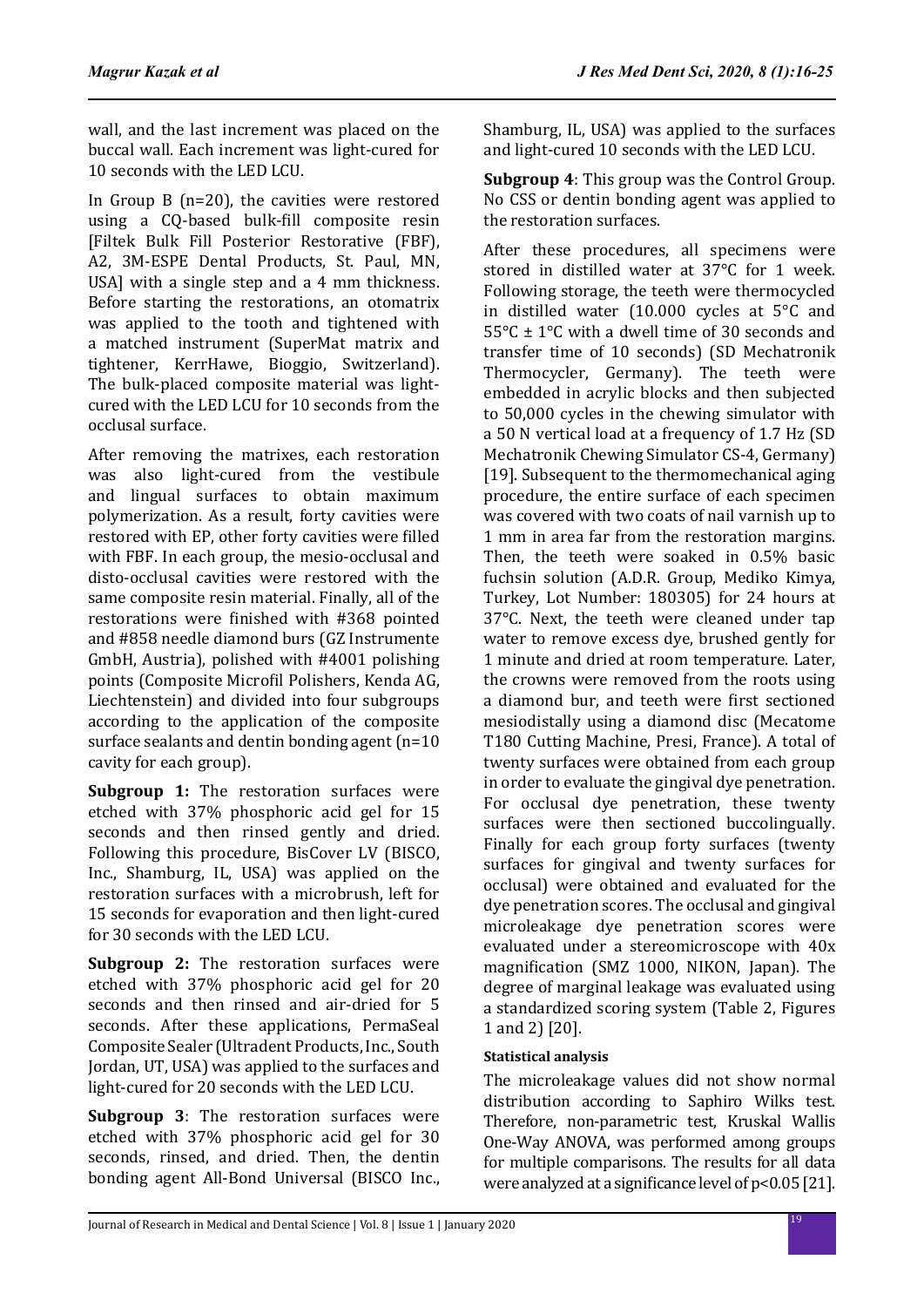#### **Table 2: The scale used to evaluate the dye penetration scores at the occlusal and gingival restoration interfaces.**

| Scores | Definition of the scores                                                  |  |  |  |  |  |  |
|--------|---------------------------------------------------------------------------|--|--|--|--|--|--|
|        | Perfect adaptation/No dye penetration                                     |  |  |  |  |  |  |
|        | Dye penetration up to one-half of the cavity wall                         |  |  |  |  |  |  |
|        | Dye penetration greater than one-half, but not reaching to the axial wall |  |  |  |  |  |  |
|        | Dye penetration reaches to the axial wall                                 |  |  |  |  |  |  |



**Figure 1: Illustration demonstrating the gingival microleakage scores from 0 to 3.**



**Figure 2: Illustration demonstrating the occlusal microleakage scores from 0 to 3.**

### **RESULTS**

In terms of materials, a statistically significant difference was found between the FBF Control and EP Control groups at both the gingival and occlusal walls ( $p<0.05$ ). The EP Control group exhibited more microleakage than the FBF Control group (Table 3, Figure 3A and 3B). No statistically significant differences were observed between FBF Control, FBF Biscover and FBF All Bond Universal groups at both the gingival and occlusal walls (p>0.05). A statistically significant difference was detected between FBF Control and FBF Permaseal groups at gingival walls (p<0.05) while no significant difference at the occlusal walls (p>0.05). No statistically significant differences were observed between FBF Biscover, FBF Permaseal groups and FBF All Bond Universal groups at both gingival and occlusal walls (p>0.05). While FBF Permaseal group showed a statistically significant difference

between FBF All Bond Universal group at the gingival walls (p<0.05), no significant difference was found at the occlusal walls (p>0.05). No statistically significant differences were observed between EP Control, EP Biscover and EP Permaseal groups at both the gingival and occlusal walls (p>0.05). A statistically significant difference was detected between EP Control and EP All Bond Universal groups at both gingival and occlusal walls (p<0.05). Less microleakage was detected in the EP All Bond Universal group than EP Control group (Table 3, Figure 3B and 3C). No statistically significant differences were observed between EP Biscover, EP Permaseal and EP All Bond Universal groups at both the gingival and occlusal walls (p>0.05). A statistically significant difference was observed between the EP PermaSeal and EP All Bond Universal groups at both the gingival and occlusal walls ( $p < 0.05$ ). EP Permaseal group showed higher microleakage than EP All Bond Universal group (Table 3, Figure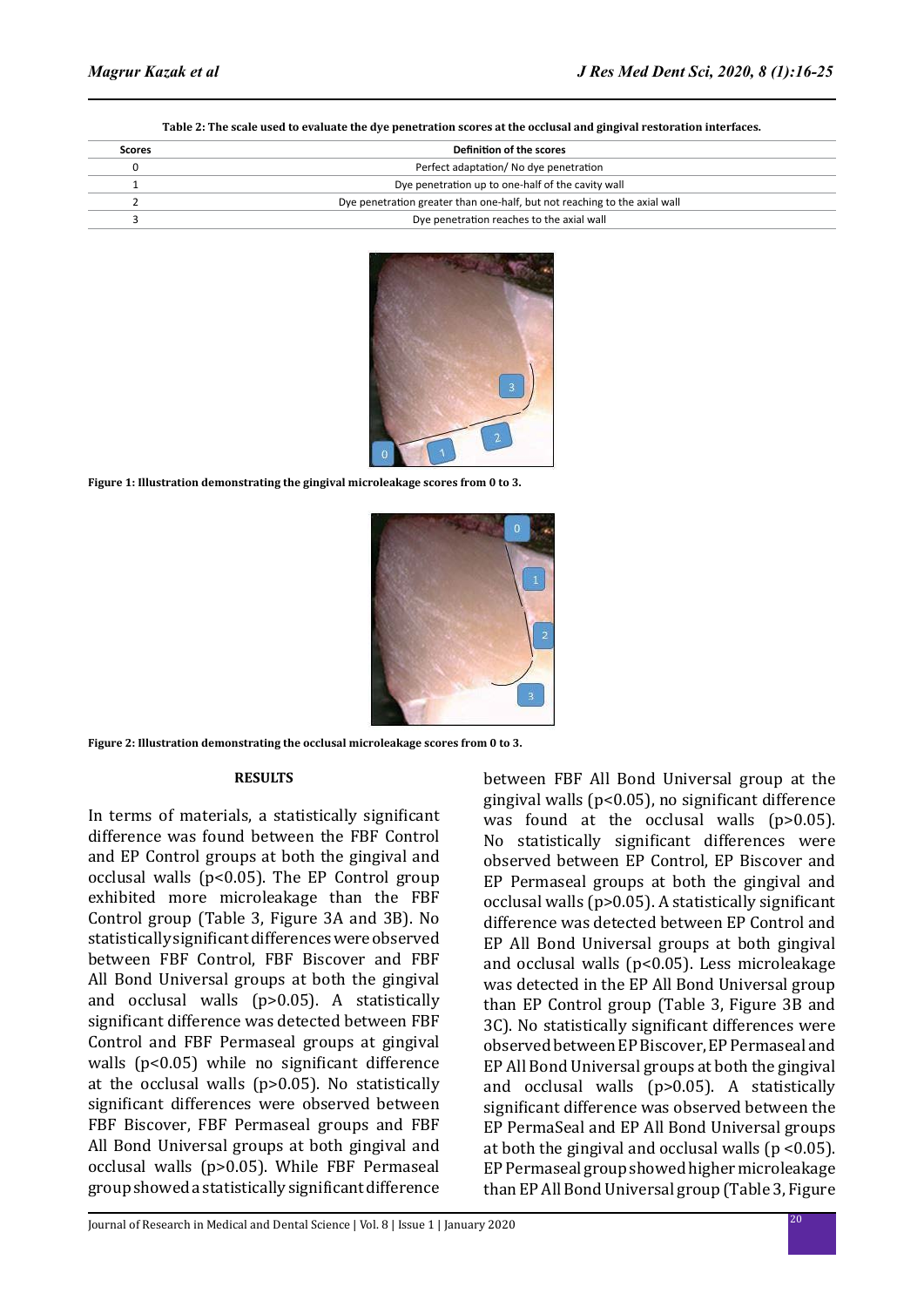| <b>Materials</b>                                   | Occlusal<br><b>Scores</b> |                |                | Gingival<br><b>Scores</b> |                 |                |                | Occlusal        | Gingival |                                   |
|----------------------------------------------------|---------------------------|----------------|----------------|---------------------------|-----------------|----------------|----------------|-----------------|----------|-----------------------------------|
|                                                    | 0                         | 1              | $\overline{2}$ | 3                         | 0               | 1              | $\overline{2}$ | 3               |          | Median (Min-Max) Median (Min-Max) |
| Filtek Bulk Fill (FBF) Control                     | 75%<br>$(n=15)$           | 5%<br>(n=1)    | 20%<br>$(n=4)$ |                           | 40%<br>$(n=8)$  | 55%<br>(n=11)  |                | 5%<br>$(n=1)$   | $(0-2)$  | $(0-3)$                           |
| Filtek Bulk Fill (FBF) BisCover (BC)               | 90%<br>$(n=18)$           | 10%<br>(n=2)   |                |                           | 80%<br>$(n=16)$ | 20%<br>$(n=4)$ |                |                 | $(0-1)$  | $(0-2)$                           |
| Filtek Bulk Fill (FBF) PermaSeal (PS)              | 95%<br>$(n=19)$           | 5%<br>$(n=1)$  |                |                           | 95%<br>(n=19)   | 5%<br>$(n=1)$  |                |                 | $(0-1)$  | $(0-2)$                           |
| Filtek Bulk Fill (FBF) All-Bond Universal<br>(ABU) | 55%<br>$(n=11)$           | 20%<br>$(n=4)$ | 20%<br>$(n=4)$ | 5%<br>$(n=1)$             | 40%<br>$(n=8)$  | 40%<br>$(n=8)$ | 5%<br>$(n=1)$  | 15%<br>$(n=3)$  | $(0-3)$  | $(0-3)$                           |
| Estelite Posterior (EP) Control                    | 20%<br>$(n=4)$            | 30%<br>$(n=6)$ | 5%<br>$(n=1)$  | 45%<br>$(n=9)$            | 15%<br>$(n=3)$  | 30%<br>$(n=6)$ |                | 55%<br>$(n=11)$ | $(0-3)$  | $(0-3)$                           |
| Estelite Posterior (EP) BisCover (BC)              | 55%<br>$(n=11)$           | 10%<br>$(n=2)$ |                | 35%<br>$(n=7)$            | 25%<br>$(n=5)$  | 25%<br>$(n=5)$ | 10%<br>$(n=2)$ | 40%<br>$(n=8)$  | $(0-3)$  | $(0-3)$                           |
| Estelite Posterior (EP) PermaSeal (PS)             | 15%<br>$(n=3)$            | 10%<br>$(n=2)$ | 5%<br>$(n=1)$  | 70%<br>$(n=14)$           | 20%<br>$(n=4)$  |                | 5%<br>$(n=1)$  | 75%<br>$(n=15)$ | $(0-3)$  | $(0-3)$                           |
| Estelite Posterior (EP) All-BondUniversal<br>(ABU) | 80%<br>$(n=16)$           | 15%<br>$(n=3)$ | 5%<br>$(n=1)$  |                           | 55%<br>$(n=11)$ | 40%<br>$(n=8)$ |                | 5%<br>$(n=1)$   | $(0-2)$  | $(0-3)$                           |

**Table 3: Distribution of dye penetration scores, percentage of dye penetration values (RL%), and median values of groups for marginal microleakage.**



**Figure 3: Stereomicroscopic images of tested and control groups at x40 magnification: Images A-E corresponds to the dye penetration at the occlusal and gingival margins: A) Filtek Bulk-Fill (FBF) Control Group (Score 0). B) Estelite Posterior (EP) Control Group (Score 3). C) Estelite Posterior (EP) All-Bond Universal (ABU) Group (Score 0). D) Estelite Posterior (EP) PermaSeal (PS) Group (Score 3). E) Filtek Bulk-Fill (FBF) PermaSeal (PS) Group (Score 0).**

3C and 3D). A statistically significant difference was detected between FBF Biscover and EP Biscover groups at gingival walls (p<0.05) while no significant difference at the occlusal walls (p>0.05). A statistically significant difference was observed between the FBF PermaSeal and EP PermaSeal groups at both the gingival and occlusal walls (p<0.05). Less microleakage was observed in the FBF PermaSeal group than in the EP PermaSeal group (Table 3, Figure 3D and 3E). No statistically significant difference was observed between FBF All Bond Universal and EP All Bond Universal groups at the both gingival and occlusal walls (p>0.05).

### **DISCUSSION**

In this *in vitro* study, the marginal microleakage of Class II 'slot' cavities restored with RAP technology®-based composite resin and CQbased bulk-fill composite resin were evaluated, and the applications of two different surface sealants and one dentin bonding agent subsequent to the finishing and polishing procedures after thermomechanical aging were compared. The results demonstrated the superiority of CQ-based bulk-fill composite resin in terms of marginal microleakage. Therefore, the first null hypothesis was rejected. As noted in our results, the CSSs and dentin bonding agent were effective in reducing marginal microleakage for both composite resins. Therefore, the second null hypothesis was accepted.

Although many techniques have been tried, polymerization shrinkage is accepted to not completely disappear. Since a direct relationship between polymerization contraction stress and marginal adaptation has been demonstrated [4], new restorative materials are being developed. In the present study, a RAP technology®-based composite resin material with a high filler load (84% by weight) that offered decreased polymerization shrinkage and a CQ-based bulkfill composite material with less volumetric (polymerization) shrinkage were tested. Also the marginal sealing ability of different types of photoinitiators included in the composite resins was compared.

The literatures report various methods to evaluate microleakage between the tooth and the restorative material. The dye penetration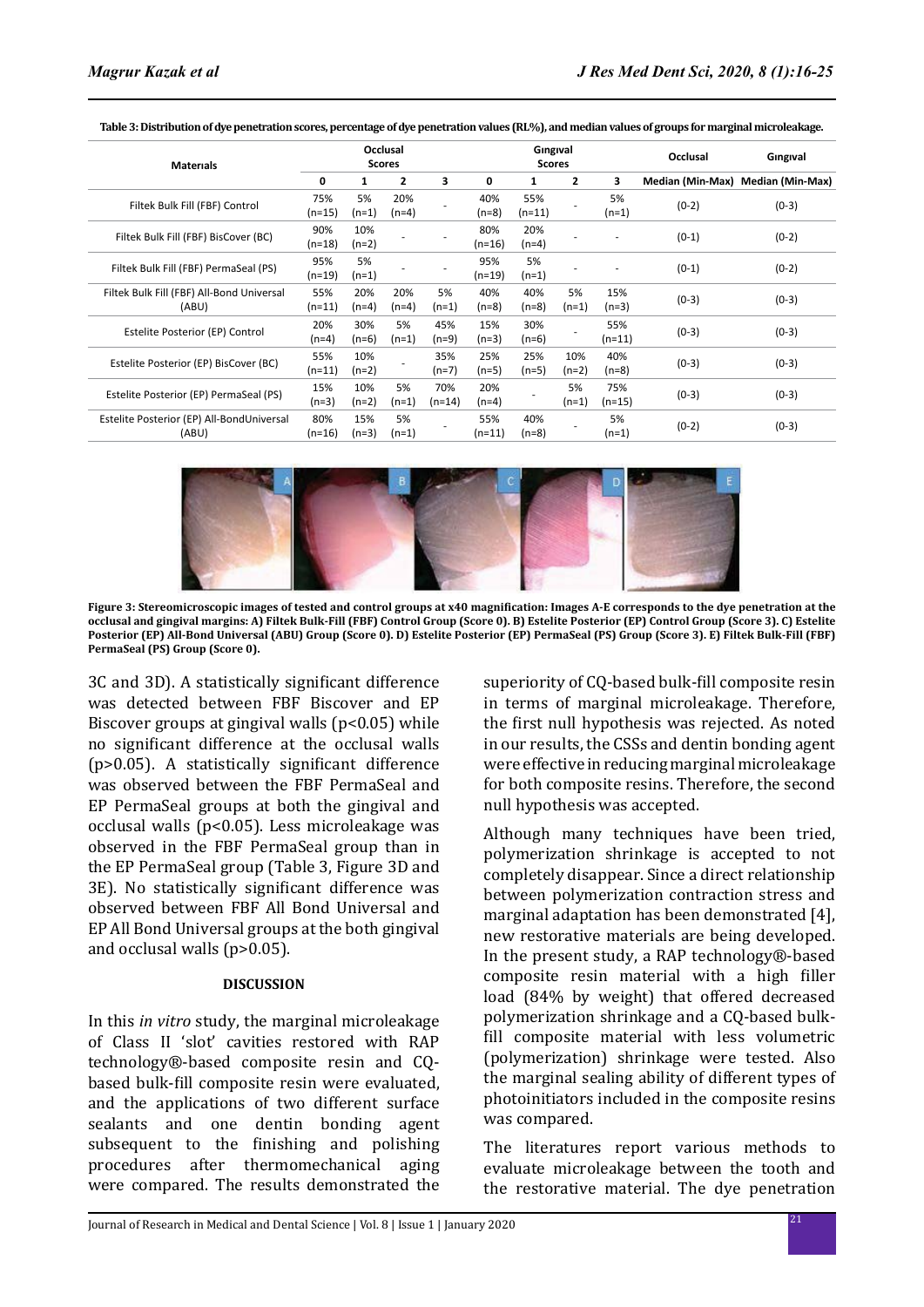technique is a commonly used, low cost, simple, easy, and comparable method for microleakage evaluation [22]. In this study, a conventional dye penetration method was chosen. In the dye penetration tests, various dyes can be used. Basic fuchsin (0.5-2%) dye is one of the dyes that can be used to detect microleakage [23]. Therefore, in the present study,  $0.5\%$ basic fuchsin dye was used for evaluation of marginal microleakage.

To minimize the occurrence of microleakage at the tooth/restoration interface, some clinicians prefer a bonding agent for rebonding of the restoration after the finishing and polishing procedures. The main purpose of using a bonding agent is to create a stable seal between the restoration and the tooth structure and to close the gaps [24]. Currently, CSSs have been developed as an alternative to dentin bonding agent material [25]. Some studies have suggested that restoration cavity-sealing is improved by coating with a low viscosity surface sealant, which is a type of light-polymerizable, resin-based material that can penetrate into microgaps or microdefects on the restoration interfaces to reduce microleakage [16]. CSSs have enhanced formulations, including unfilled resins, low-molecular-weight monomers (Bis-GMA, UDMA, TEGDMA), and photoinitiators [25]. The CSS application and light-curing processes are performed similarly after the acid-etching process, but the acid-etching and light-curing times differ according to the manufacturer's instructions. Therefore, in this study, two CSSs and one dentin bonding agent were used as coating materials to compare their effects on the microleakage of different composite materials.

To assess the *in vitro* performance of a resin material, thermal cycling and mechanical loading are common methods that are used to simulate the long-term stresses and thermal changes to which the restorations are exposed [26]. Additionally, restorations have been reported to be exposed to 1,000,000 active cycles, which are equal to 20 years of aging time [27]. Based on this result; 10,000 cycles correspond to 1 year of a thermal aging procedure. Therefore, in the present study to obtain real data, the teeth were exposed to 10,000 thermal cycles at 5-55  $\degree$ C and 50,000 times chewing force in the axial direction with 100 N at 1.7 Hz [28].

In this *in vitro* study, the CQ-based bulk-fill (FBF) composite material showed less microleakage than the RAP initiator technology™-based composite resin. The composition such as; photoinitiators, fillers and organic matrix, is one of the parameters that may affect the degree of polymerization of bulk-fill composites [29]. In the present study the tested composite materials were compared according to their photoinitiators. Current composite resins utilize a variety of alpha diketone initiators; such as CQ, phenylpropanedione (PPD), and acylphosphine oxide (lucerin TPO), and germanium-based compounds, such as bis-(4-methoxybenzoyl) dievthyl-germane (Ivocerin), which can be irradiated using a visible light [30]. Activation of these photoinitiators is dependent upon appropriate dental LCU irradiation at wavelengths that overlap absorption of the photoinitiator. LED LCUs have become increasingly popular and are more efficient than QHT due to their ability to generate narrow ranges of wavelength output near the maximum absorbance of CQ (approximately 468 nm) [31]. The tested bulkfill composite resin material (FBF) was based on the photoinitiator CQ. The other tested material (EP) was a RAP initiator technology™-based composite resin. With the RAP technology, CQ is recycled within the polymerization initiator generation reaction, and a single CQ molecule can produce multiple initiator radicals [32]. According to the manufacturer, the clinicians can use any conventional light curing unit with a wavelength range of 400 to 500 nm (peak: 470 nm), which is the absorption spectrum of CQ contained in the material of EP as a photoinitiator [33]. In the present study, VALO was used as an LED LCU. VALO LED LCU has a multiwavelength that produces a high-intensity light at 395–480 nm. This broad-spectrum light output means that VALO is capable of polymerizing all light-curable dental materials, including those with CQ [34]. Therefore, it can be concluded that incorporating only a novel photoinitiator for a composite resin material may not be sufficient to overcome polymerization shrinkage and marginal leakage. Moreover, the photoinitiator concentration was reported to influence polymerization shrinkage stress and consequently gap formation [35]. Unfortunately, the manufacturers did not give any explanations about the photoinitiator concentrations of the tested materials. Therefore, the CQ-based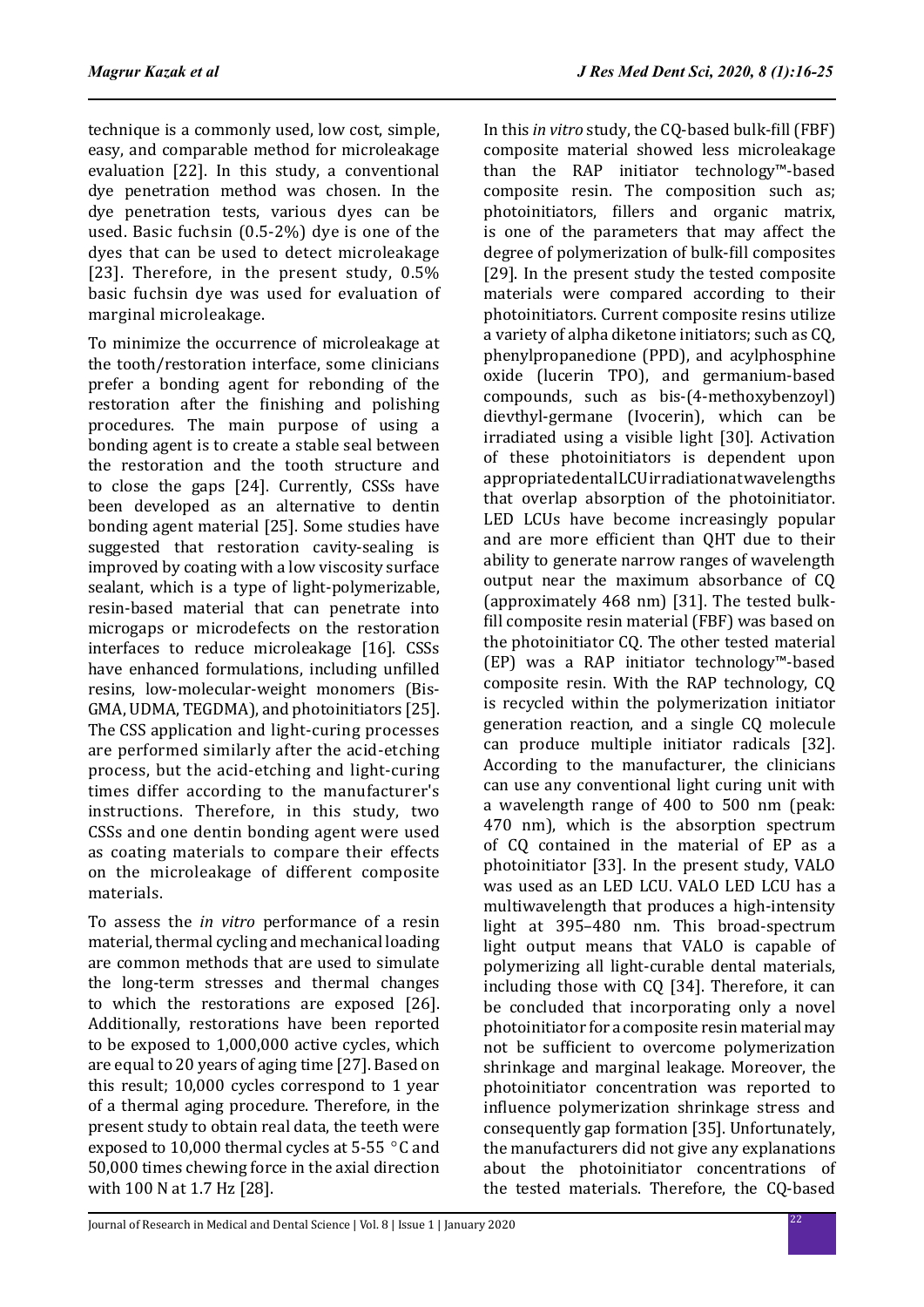bulk-fill composite resin material may have a higher photoinitiator concentration than the RAP initiator technology®-based composite resin, which might result in less microleakage. Another reason of the less microleakage that was observed for FBF could be the composition of the material. Indeed, EP has a higher filler load (84% by weight) than FBF (76.5% by weight), which offers decreased polymerization shrinkage. However, different from the composition of EP, FBF contains two novel methacrylate monomers that, in combination, act to lower polymerization stress. Therefore, in this *in vitro* study, the superiority of bulk-fill to a high filler load composite resin was demonstrated.

Different surface sealants were chosen to evaluate how their compositions influenced the fluidity and penetrability, thus prevented/ reduced marginal microleakage. According to the results of this study, none of the tested surface sealants or the dentin bonding agent completely prevented dye penetration on the occlusal and gingival walls. However, they succeeded in reducing the marginal microleakage.

When the combinations of different surface sealants and denting bonding agent with FBF material, PS (PermaSeal) was determined to be the most compatible surface sealant material with FBF showing the highest Score 0 (95%). Numerically, the lowest microleakage score (only 5% for Score 1) was obtained for the combination of FBF and PS when compared with those of the other groups. This result can be considered to arise from the structure of PS, which contains the TEGDMA monomer. The low molecular weight of TEGDMA allows PS to flow into small defects and to penetrate deeply into microgaps, thereby to seal the cavity margins [36]. Significant difference was obtained between the EP Control and EP ABU groups at both the gingival and occlusal walls ( $p$ <0.05). When evaluated numerically, the lowest microleakage scores (Occlusal Score 0: 80%, Gingival Score 0: 55%) were detected for the EP and ABU combination. From this perspective, ABU was investigated as the most compatible surface sealant material with EP compared with the results obtained with the other CSS materials. The compatibility of ABU can be attributed to the material content, because ABU is a universal dentin bonding agent that contains Bis-GMA, HEMA, MDP, and ethanol.

Thirty years ago, a dental manufacturer (Kuraray Noritake Dental Inc., Tokyo, Japan) incorporated 10-methacryloyloxydecyl dihydrogen phosphate (10-MDP) as a functional monomer in their dental adhesives. Researchers [37,38] noted that MDP-based adhesives could chemically bond to the hydroxyapatite crystals of dentin *via* the electrostatic interactions of ionic bonds formed with the calcium ions of the hydroxyapatite crystals, resulting in an insoluble MDP-calcium salt. Moreover, the phosphate groups in MDP form covalent bonds with the corresponding phosphate groups of hydroxyapatite crystals to form insoluble salts [37,38]. Recently, bonding of multimode adhesives to dentin in the etch-andrinse mode was found to rely on the infiltration of resin into exposed collagen fibril scaffolds in a process known as 'micromechanical interlocking'. Furthermore, a true chemical bond was found to have formed due to the presence of the MDP functional monomer groups [39,40]. In 2013, Munoz et al. [41] evaluated µTBS and nanoleakage of universal adhesives that did or did not contain MDP *via* etch-and-rinse and self-etch strategies and found that universal adhesives that contained MDP applied in two different etching modes showed higher and more stable µTBS with reduced nanoleakage at the interfaces after 6 months of water storage [41]. The findings of the present study were correlated with those of Munoz et al. [41]. In the present study, the etch-and-rinse mode was chosen, and ABU was applied to the teeth as a dentin bonding agent. After the restoration and polishing procedures, the teeth were coated with ABU as a CSS. Therefore, teeth restored with EP had two applications of ABU, which induced a positive effect on microleakage, achieved substantial bonding to dentin and finally showed almost the lowest scores for both the occlusal and gingival walls compared with those of the EP Control group.

## **CONCLUSION**

The superiority of a CQ-based bulk-fill composite resin to a RAP technologyTM-based composite resin was indicated in terms of microleakage.

Incorporating only a novel photoinitiator in a composite resin material may not be sufficient<br>to overcome polymerization shrinkage to overcome polymerization shrinkage<br>and marginal leakage. The photoinitiator marginal leakage. The photoinitiator concentration is also crucial. Additionally, novel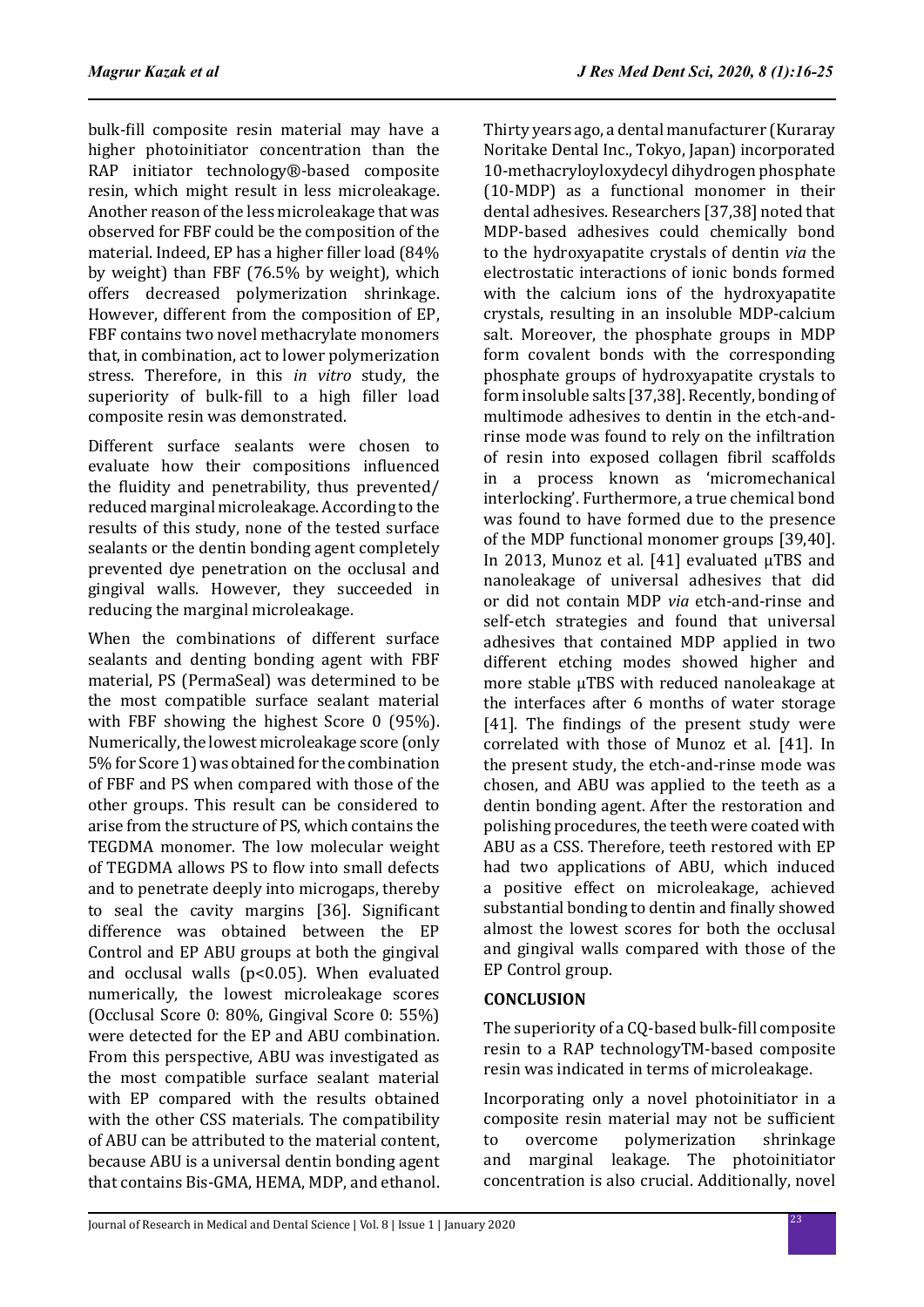monomers are important factors that decrease the polymerization stresses, thereby preserving the marginal integrity.

Neither the surface sealant materials nor the dentin bonding agent could completely prevent dye penetration at the occlusal and gingival walls. However, they succeeded in reducing marginal microleakage. Therefore, these materials should be recommended to clinicians due to their success in reducing marginal microleakage.

Unfilled methacrylate-based resin was determined to be the most compatible surface sealant material with the CQ-based bulk-fill composite material. Numerically, CQ-based bulkfill composite resin and unfilled methacrylatebased resin have been a combination that prevents the highest marginal microleakage.

Universal dental adhesive was investigated as the most compatible dentin bonding agent as a surface sealant material with the RAP technologyTM-based composite material. technologyTM-based The MDP content of the dentin bonding agent achieved substantial bonding to dentin tissue.

## **ACKOWLEDGMENT**

The authors would like to thank Dr. Nazmiye Donmez for evaluating the statistical analysis.

## **REFERENCES**

- 1. Stein PS, Sullivan J, Haubenreich JE, et al. Composite resin in medicine and dentistry. J Long Term Eff Med Implants. 2005; 15:641-654.
- 2. Schneider LF, Cavalcante LM, Silikas N. Shrinkage stresses generated during resin-composite applications: A Review. J Dent Biomech 2010; 2010:131630.
- 3. Sadeghi M. The effect of fluid composite as gingival layer on microleakage of class II composite restorations. Dent Res J 2007; 4:40-47.
- 4. Braga RR, Ballester RY, Ferracane JL. Factors involved in the development of polymerization shrinkage stress in resin composites: A systematic review. Dent Mater 2005; 21:962-970.
- 5. Neumann MG, Miranda WG, Schmitt CC, et al. Molar extinction coefficients and the photon absorption efficiency of dental photoinitiators and light curing units. J Dent 2005; 33:525-532.
- 6. Neumann MG, Schmitt CC, Ferreira GC, et al. The initiating radical yields and the efficiency of polymerization for various dental photoinitiators excited by different light curing units. Dent Mater 2006; 22:576-584.
- 7. Bucuta S, Ilie N. Light transmittance and micro-mechanical properties of bulk fill vs. conventional resin based composites. Clin Oral Investig 2014; 18:1991-2000.
- 8. Van Ende A, De Munck J, Van Landuyt KL, et al. Bulkfilling of high C-factor posterior cavities: Effect on adhesion to cavity-bottom dentin. Dent Mater 2013; 29:269-277.
- 9. Furness A, Tadros MY, Looney SW, et al. Effect of bulk/ incremental fill on internal gap formation of bulk-fill composites. J Dent 2014; 42:439-449.
- 10. Al Sunbulh H, Silikas N, Watts DC. Polymerization shrinkage kinetics and shrinkage-stress in dental resin composite. Dent Mater 2016; 32:998-1006.
- 11. Tiba A, Zeller GG, Estrich CG, et al. Laboratory evaluation of bulk-fill versus traditional multi-increment-fill resinbased composites. ADA Professional Product Review 2013; 8:13-17.
- 12. http://www.tokuyama-dental.com/tdc/pdf/ productsheet/EstelitePosterior-110907.pdf
- 13. Perez CR, Hirata R, Silva AHMFT, et al. Effect of a glaze/ composite sealant on the 3-D surface roughness of esthetic restorative materials. Oper Dent 2009; 34:674- 680.
- 14. Tjan A, Tan D. Microleakage at gingival margins of Class V composite resin restoration rebonded with various low viscosity resin systems. Quintessence Int 1992; 22:565-573.
- 15. Hepdeniz OK, Temel UB, Ugurlu M, et al. The effect of surface sealants with different filler content on microleakage of class V resin composite restorations. Eur J Dent 2016; 10:163-169.
- 16. Ramos RP, Chinelatti MA, Chimello DT, et al. Assessing microleakage in resin composite restorations rebonded with a surface sealant and three low-viscosity resin sysyems. Quintessence Int 2002; 33:450-456.
- 17. dos Santos PH, Pavan S, Assuncao WG, et al. Influence of surface sealants on microleakage of composite resin restorations. J Dent Child 2008; 75:24-28.
- 18. Schmid-Schwapa M, Graf A, Preinerstorfer A, et al. Microleakage after thermacycling of cemented crowns-A meta-analysis. Dent Mater 2011; 27:855-869.
- 19. Zamboni SC, Nogueira L, Bottino MA, et al. The effect of mechanical loading on the cusp defection of premolars restored with direct and indirect techniques. J Contemp Dent Pract 2014; 15:75-81.
- 20. Ozcan S, Yikilgan I, Bala O, et al. The effect of different liners on the microleakage of class II restorations after thermocycling and occlusal loading. Marmara Dent J 2013; 2:71-75.
- 21. Hazra A, Gogtay N. Biostatistics series module 3: Comparing groups: Numerical variables. Indian J Dermatol 2016; 61:251–260.
- 22. Ozel E, Soyman M. Effect of fiber nets, application techniques and flowable composites on microleakage and the effect of fiber nets on polymerization shrinkage in class II MOD cavities. Oper Dent 2009; 34:174-180.
- 23. Ayyildiz S, Uyar A, Yuzugullu B. Microleakage and the evaluation methods in dentistry. J Dent Fac Ataturk Uni 2009; 19:219-226.